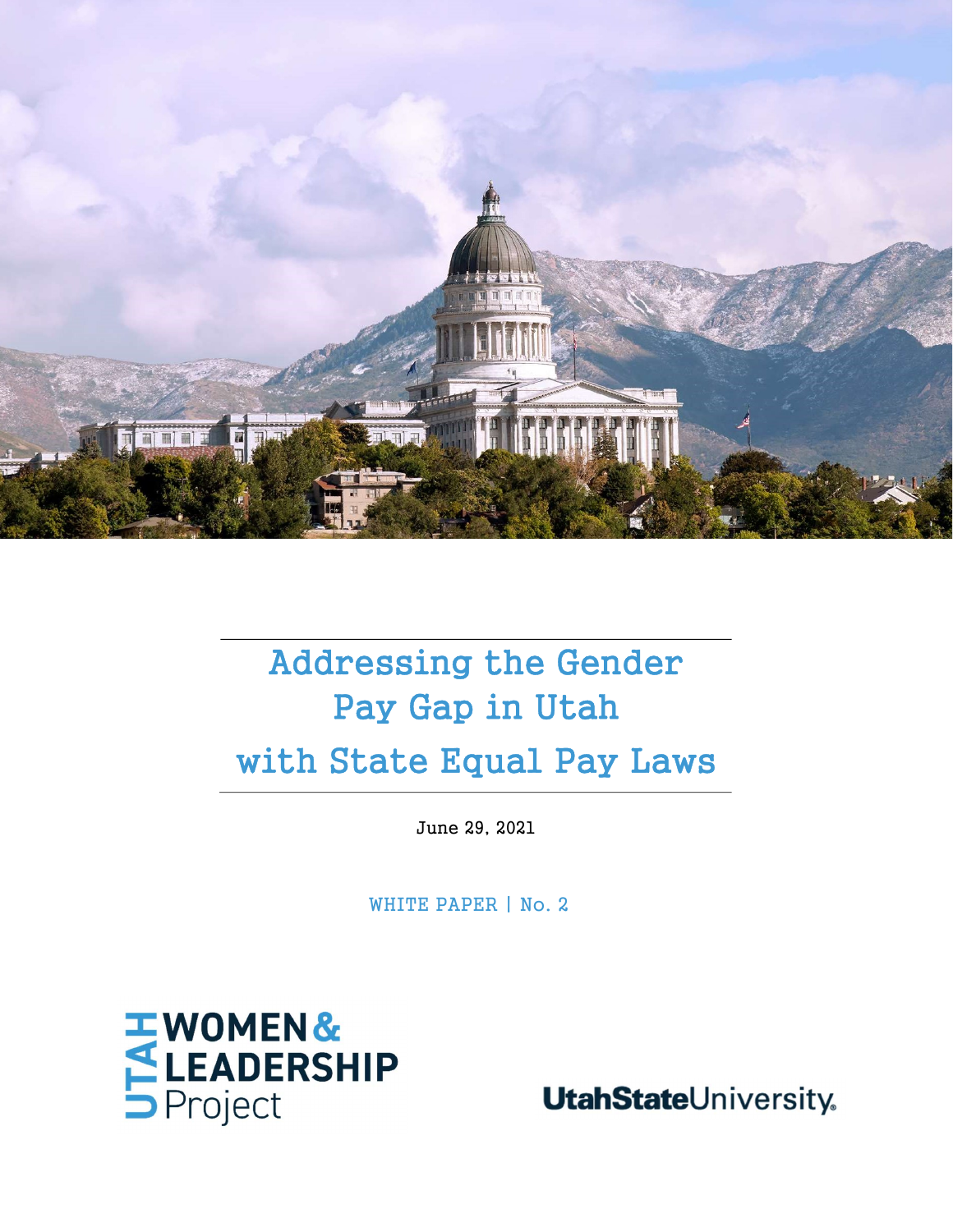## Addressing the Gender Pay Gap in Utah with State Equal Pay Laws

L. Jenna Gould | June 29, 2021

### Executive Summary

During the signing ceremony for the Equal Pay Act of 1963, one of the first federal laws to address the gender pay gap, President John F. Kennedy cautioned that "much remains to be done to achieve full equality of economic opportunity. . . for the average woman worker."<sup>[1](#page-1-0)</sup> In the nearly 60 years that have followed the Equal Pay Act, women have made remarkable strides toward economic equality, yet the gender pay gap—the central focus of the Equal Pay Act—continues to affect countless women across the U.S. In 1973, full-time, working women earned a median of 56.6 cents for every dollar that full-time, working men earned. Over the past several decades, women's median earnings have gained slightly more than 25 cents, reaching an average of 82 cents in 2019. However, for many women of color, the gender pay gap continues to fall below the national average and has declined at a relatively lower rate over the past few decades.<sup>[2](#page-1-1)</sup> Despite these long-term gains, the gender pay gap has held relatively steady over the past 15 years, prompting calls for greater statutory protections for women workers.

In 2009, Congress enacted the Lilly Ledbetter Fair Pay Act, which expanded the time period for filing complaints of employment discrimination concerning compensation. [3](#page-1-2) Moreover, many state governments have responded to the gender pay gap with equal pay laws that go much further than the federal framework. In 2019, for example, Alabama enacted the Clarke-Figures Equal Pay Act, which prohibits employers from refusing to consider an applicant for employment because the applicant does not provide their salary history and additionally creates a private right of action for aggrieved employees.

Even as many conservative states have embraced bolder legislation to address the gender pay gap, Utah continues to lack a standalone equal pay law. Instead, women workers must rely on the comparatively narrow recourse provided by the Utah Antidiscrimination Act, which, among other things, does not provide a private right of action. Meanwhile, the state continues to receive the designation as one of the "worst states for women" and the state with the second-highest gender pay gap in the country, with full-time female workers earning an estimated 70.2 cents for every dollar earned by full-time male workers.<sup>[4](#page-1-3)</sup> In a survey of 400 Utah women aged 18 and older, 76.5 percent of respondents reported that state and local government leaders should "definitely" or "probably" take further action to address Utah's wage gap, whereas about half of those surveyed reported that they believed they had been paid less than a man

 $\overline{\phantom{a}}$ 

<span id="page-1-3"></span>[https://wallethub.com/edu/best-and-worst-states-for-women-equality/5835;](https://wallethub.com/edu/best-and-worst-states-for-women-equality/5835) Shaw, E., & Mariano, H. (2021, June). Before the "She-Session": A pre-pandemic snapshot shows more women in the workforce than ever. Institute for Women's Policy Research. [https://iwpr.org/iwpr-publications/briefing-paper/before-the-she-cession-a-pre](https://iwpr.org/iwpr-publications/briefing-paper/before-the-she-cession-a-pre-pandemic-snapshot-shows-more-women-in-the-workforce-than-ever/)[pandemic-snapshot-shows-more-women-in-the-workforce-than-ever/](https://iwpr.org/iwpr-publications/briefing-paper/before-the-she-cession-a-pre-pandemic-snapshot-shows-more-women-in-the-workforce-than-ever/)

<span id="page-1-0"></span><sup>1</sup> Kennedy, J. F. (1963, June 10). Remarks upon signing the Equal Pay Act. *UC Santa Barbara.*  <https://www.presidency.ucsb.edu/documents/remarks-upon-signing-the-equal-pay-act>

<span id="page-1-1"></span> $\frac{2}{2}$  Miller, K., & Vagins, D. J. (2018). The simple truth about the gender pay gap. American Association of University Women[. https://www.aauw.org/app/uploads/2020/02/AAUW-2018-SimpleTruth-nsa.pdf](https://www.aauw.org/app/uploads/2020/02/AAUW-2018-SimpleTruth-nsa.pdf)

<span id="page-1-2"></span><sup>3</sup> U.S. Equal Employment Opportunity Commission. (2014, April 29). Equal Pay Act of 1963 and Lilly Ledbetter Fair Pay Act of 2009.<https://www.eeoc.gov/laws/guidance/equal-pay-act-1963-and-lilly-ledbetter-fair-pay-act-2009> <sup>4</sup> McCann, A. (2020, August 24). Best & worst states for women's equality. WalletHub.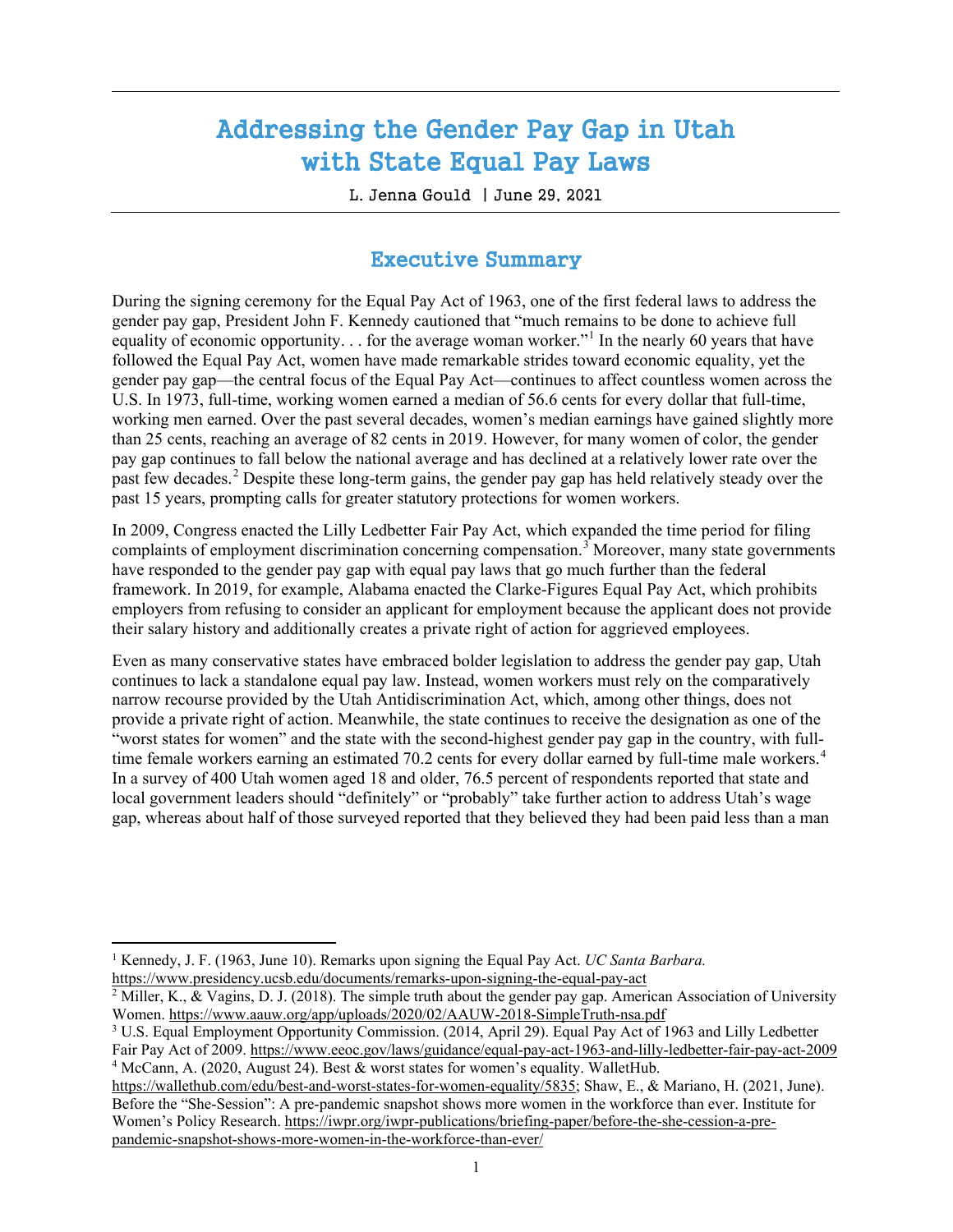for the same work.<sup>[5](#page-2-0)</sup> As noted by Dr. Susan Madsen with the Utah Women  $\&$  Leadership Project, "[t]here's too much evidence that there is a problem."[6](#page-2-1)

As Utah lawmakers face mounting calls for legislative actions to address the gender pay gap, the following White Paper will provide lawmakers and policy advocates with an overview of state equal pay laws across the country as well as targeted recommendations for Utah.

#### The Gender Pay Gap Explained

The gender pay gap is generally described as "the difference between what women and men earn for paid work."[7](#page-2-2) The U.S. Census Bureau calculates the gender pay gap by dividing the reported wages earned by full-time, working women by the wages earned by full-time, working men, providing a percentage that often gets cited as the number of cents on the dollar earned by women. Yet, as with any metric that purports to make broad societal assessments, "[t]he gap is a complicated and disputed topic, and some argue it is a myth or simply the result of women's choices."<sup>[8](#page-2-3)</sup> Indeed, the Pew Research Center notes that "much of this gap has been explained by measurable factors such as educational attainment, occupational segregation and work experience," suggesting that overt pay discrimination may play a somewhat smaller role than entrenched, sociocultural factors, such as workforce participation, time spent on family care, salary expectations, recruitment practices, and other determinative factors that leave women economically disadvantaged.<sup>[9](#page-2-4)</sup> As of 2020, for example, women held two-thirds of positions earning the federal minimum wage and accounted for 70 percent of the tipped workforce.<sup>[10](#page-2-5)</sup> Nevertheless, researchers have consistently concluded that the gap cannot be wholly quantified or explained by such sociocultural, or self-selecting, control variables, with studies finding a 5-8 percent wage gap between similarly situated men and women even after controls.<sup>[11](#page-2-6)</sup>

While researchers and lawmakers continue to debate the significance and scope of the gender pay gap, Utah women across the political spectrum are reporting significant concerns with pay discrimination and are demanding state action consistent with the overwhelming number of U.S. states.<sup>[12](#page-2-7)</sup> Indeed, members of the Utah Women & Leadership Project note that, "[r]ather than arguing '*if*' there is a gender wage gap in Utah, efforts could be better spent on '*why*' there is a wage gap and addressing specific factors contributing to it."[13](#page-2-8) One such contributing factor may very well be the state's inaccessible and ineffective regulatory framework for addressing equal pay disputes when compared to the rest of the country.[14](#page-2-9)

 $\overline{\phantom{a}}$ 

<span id="page-2-0"></span><sup>5</sup> Jacobs, B. (2019, December 1). Utah women agree: Business and government leaders should work on the gender wage gap. *The Salt Lake Tribune.* <https://www.sltrib.com/news/2019/12/01/utah-women-agree-business/>

<span id="page-2-1"></span><sup>6</sup> Isrealsen-Hartley, S. (2017, August 27). The truth about Utah's and the nation's gender pay gap. *Deseret News.*  [https://www.deseret.com/2017/8/27/20618297/the-truth-about-utah-s-and-the-nation-s-gender-pay-gap#nikki](https://www.deseret.com/2017/8/27/20618297/the-truth-about-utah-s-and-the-nation-s-gender-pay-gap#nikki-hendriksen-works-in-the-pharmacy-at-smiths-marketplace-in-west-jordan-on-thursday-aug-10-2017)[hendriksen-works-in-the-pharmacy-at-smiths-marketplace-in-west-jordan-on-thursday-aug-10-2017](https://www.deseret.com/2017/8/27/20618297/the-truth-about-utah-s-and-the-nation-s-gender-pay-gap#nikki-hendriksen-works-in-the-pharmacy-at-smiths-marketplace-in-west-jordan-on-thursday-aug-10-2017)

<span id="page-2-2"></span><sup>7</sup> Madsen, S. R., Dillon, J., & Scribner, R. T. (2017, August 2). The gender wage gap in Utah. *Utah Women and Leadership Project.* <https://www.usu.edu/uwlp/files/snapshot/22.pdf>

<span id="page-2-3"></span><sup>8</sup> Ibid.

<span id="page-2-4"></span><sup>9</sup> Barroso, A., & Brown, A. (2021, May 25). Gender pay gap in U.S. held steady in 2020. *The Pew Research Center.*  <https://www.pewresearch.org/fact-tank/2021/05/25/gender-pay-gap-facts/>

<span id="page-2-5"></span><sup>&</sup>lt;sup>10</sup> Utah Advisory Committee to the U.S. Commission on Civil Rights. (2020, Dec 21). It is past time to address Utah's gender wage game. *DeseretNews.* [https://www.deseret.com/opinion/2020/12/21/22174714/utah-gender](https://www.deseret.com/opinion/2020/12/21/22174714/utah-gender-wage-gap-women-us-commission-on-civil-rights-recommendations-essential-workers)[wage-gap-women-us-commission-on-civil-rights-recommendations-essential-workers](https://www.deseret.com/opinion/2020/12/21/22174714/utah-gender-wage-gap-women-us-commission-on-civil-rights-recommendations-essential-workers)

<span id="page-2-6"></span><sup>&</sup>lt;sup>11</sup> Corbett, C, & Hill, C. (2012). Graduating to a pay gap: The earnings of women and men one year after college graduation. American Association of University Women (AAUW). [https://files.eric.ed.gov/fulltext/ED536572.pdf;](https://files.eric.ed.gov/fulltext/ED536572.pdf) <https://www.glassdoor.com/about-us/gender-pay-gap-2019/>

<span id="page-2-7"></span> $12$  Jacobs, B. (2019).

<span id="page-2-8"></span><sup>13</sup> Madsen, S. R. (2017).

<span id="page-2-9"></span><sup>14</sup> Madsen, S. R. (2017).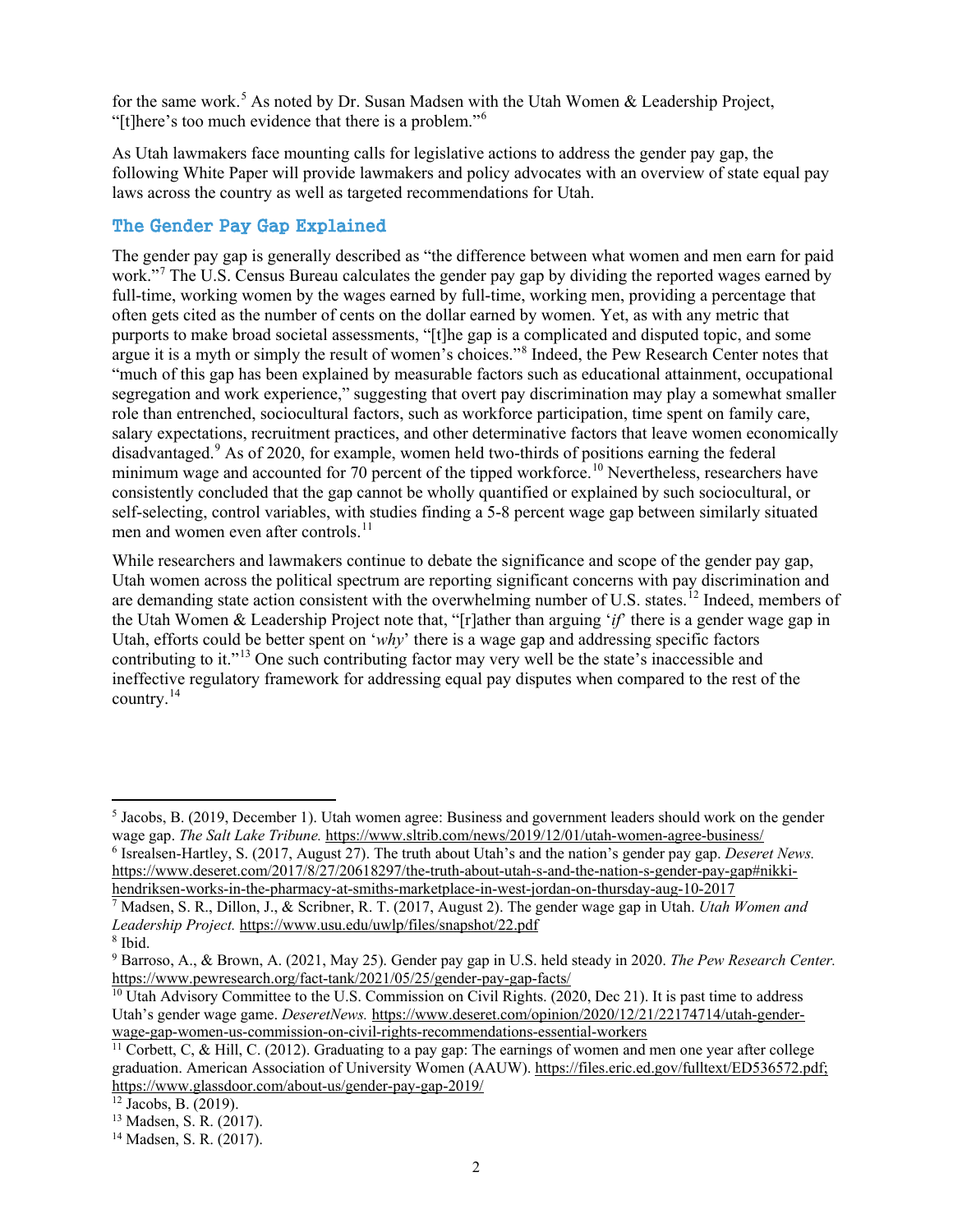#### The State of Equal Pay Laws

**Equal Pay Laws in Other States:** In 2019, Alabama became the  $43<sup>rd</sup>$  state to enact a standalone equal pay law. These standalone equal pay laws often go further than the federal framework and provide aggrieved employees with a state-level course of action against pay discrimination. Notably, federal laws do not provide a direct private course of action and require employees to go through a protracted claims process with the U.S. Equal Employment Opportunity Commission. By creating a separate remedy, states hope to maintain more state control over worker's rights and remedies, as well as provide a more tailored approach to the gender pay gap.

A Closer Look at Utah: Utah is one of the last U.S. states and the only Rocky Mountain West state without such a law, alongside such states as Mississippi, North Carolina, and South Carolina. However, even within the category of states without such laws, many have passed either a Human Rights Act or a Fair Employment Practice Act which close many of the lack of remedies mentioned above.

Gender based protection is provided to employees in Utah through the Utah Antidiscrimination Act, Utah Code Ann. § 34A-5-106, which prohibits employment discrimination based on race, color, national origin, sex, religion, and other protected characteristics. The employee, or their attorney or agent, must file a claim under the Act with the Utah Labor Commission within 180 days of the alleged discriminatory employment action, and then rely on the state agency to pursue the complaint and seek recourse. The Utah Antidiscrimination Act does not provide an aggrieved employee with a private right of action through state civil court, even after the employee has exhausted their administrative remedies. Given the lack of a private right of action, short statute of limitations, and relatively narrow set of remedies, Utah thus has one of the weakest regulatory frameworks for addressing the gender pay disparities.

Antiretaliation: In addition to providing a private right of action for aggrieved employees or extending the statute of limitations for claims beyond 180 days, most U.S. states have enacted antiretaliation protections for employees alleging pay discrimination. Additionally, some states, such as Delaware and Illinois, have enacted express provisions prohibiting employers from lowering the wage of any worker to comply with the terms of the states' equal pay laws, whereas nearly half of states note that agreements to accept less than equal pay are unenforceable.<sup>[15](#page-3-0)</sup>

Salary History Bans and Pay Transparency: In a more recent push to close the gender pay gap, some state and local governments have targeted employers' use of salary history and pay transparency bans to perpetuate unequal pay for women. More than a dozen states have passed laws that ban employers from requiring applicants to provide their salary history, or alternatively, from relying on applicants' salary history when making salary offers—such as Alabama, Colorado, and Maine. By removing salary history from hiring and compensation decisions, these bans seek to provide women with a clean slate during negotiations, rather than forcing them to carry their lower pay status from former positions. However, current research on salary history bans suggests that the actual results may be mixed. One recent study from PayScale found that among over 15,000 applicants, women who did not provide, or declined to disclose, their salary histories were offered 1.8 percent less than women who did disclose. At least one economist speculates that women lose out on wage gains because, without actual knowledge of applicants' compensation history, employers will simply "assume that women made lower salaries."<sup>[16](#page-3-1)</sup> However, a study that analyzed the effects on salaries in states that have enacted the ban found that employers posted wages more often in job advertisements and increased pay for 6.4% of female job changers. Furthermore, the study suggests that after factoring in differences of education and experience, of the remaining unexplained gender wage gap, about half would disappear under a salary history ban.[17](#page-3-2)

 $\overline{a}$ 

<span id="page-3-0"></span><sup>15</sup> Ark. Code Ann. § 11-4-611(b)(2).

<span id="page-3-1"></span><sup>&</sup>lt;sup>16</sup>Meli, J., & Spindler, J. C. (2019, March 28). Salary history bans and gender discrimination. University of Texas Law, Law and Econ Research Paper No. E587. <https://ssrn.com/abstract=336143>

<span id="page-3-2"></span><sup>&</sup>lt;sup>17</sup> Bessen, J. E., Meng, C., & Denk, E. (2020, June). Perpetuating inequality: What salary history bans reveal about wages.<https://ssrn.com/abstract=3628729>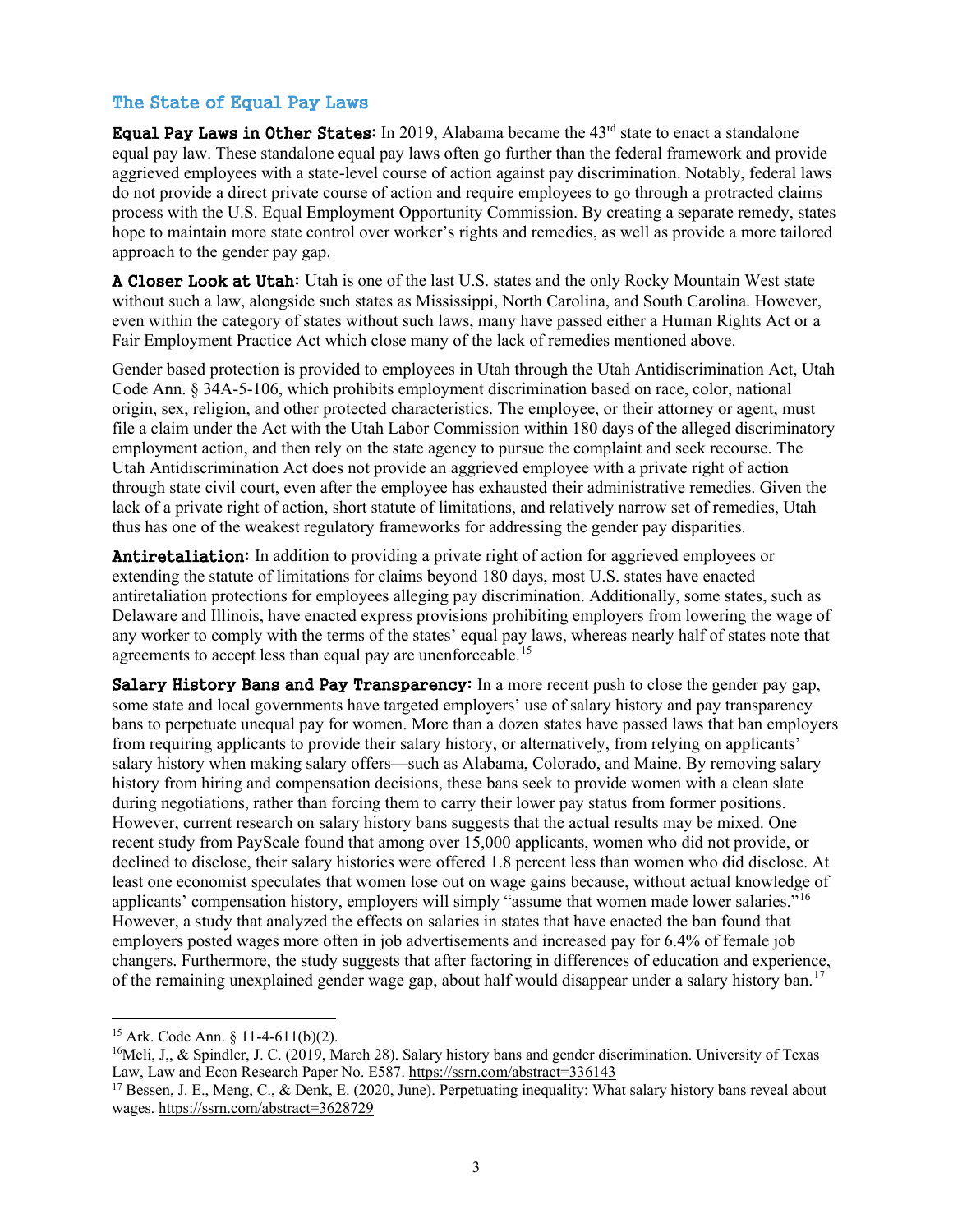Ultimately, these salary history bans represent a relatively novel, yet promising public policy development and may warrant further research in the Rocky Mountain West region. In addition, some advocates and policymakers focus on efforts to promote workplace pay transparency. To that end, nearly a dozen states have enacted laws that prohibit employers from preventing employees from disclosing their wages, or from retaliating against employees who choose to do so.

Additional Requirements: Finally, some states—namely, California, Colorado, and Delaware—have placed more onerous requirements on employers, such as posting and recording retention requirements targeted at reducing the gender pay gap. In Colorado, for example, the Colorado Wage Equality Regardless of Sex Act requires employers to post all opportunities for promotion to all current employees, complete with the hourly or salary compensation of the position, before making a promotion decision. In New Hampshire, state law provides that employers are required to post a workplace notice stating, "that it is illegal in New Hampshire to pay employees different wages for the same work based solely on sex." N.H. Rev. Stat. Ann. § 275:49(VII).

Ultimately, these additional requirements are only set forth by a small minority of states' equal pay laws, with the most common features consisting of: (1) a private right of action (40); (2) express antiretaliation provisions (28); (3) statewide salary history bans for most employers (14); and (4) workplace pay transparency provisions (10).

#### Recommendations for Utah

 $\overline{\phantom{a}}$ 

Given the dismal state of Utah's gender pay gap and the continued frustration among Utah women, state lawmakers should strive to modernize the state's antiquated regulatory framework for resolving equal pay disputes by adopting a standalone equal pay act that adheres to the best practices set forth by the overwhelming majority of U.S. states.

In particular, the state should provide Utah women with liberty-reinforcing avenues for recourse—such as a private right of action—so they can challenge pay discrimination on their own without resorting to a state agency or protracted federal process with the U.S. Equal Employment Opportunity Commission. As with most states, the statute of limitations for such a claim should be somewhere between 1-3 years to provide employees with adequate opportunity to exercise their rights under state law. Consistent with the Utah Antidiscrimination Act, any proposed equal pay law should have an express antiretaliation provision to protect workers pursuing their rights to equal pay for equal work. Moreover, Utah lawmakers should consider leading the way on free speech and equal pay protections by preserving employees' right to reasonably discuss their wages through an express pay transparency provision. Additionally, restricting the use of salary history as part of the hiring process has been shown to help reduce an unexplained portion of the gender pay gap, and may be particularly applicable to Utah given the high number of women who return to work after extended absences from the workforce. It is also important to note that supplementing pay gap changes with other public policies—addressing paid family leave, the state's childcare crisis, and economic security, for example—shows tremendous promise in creating economic self-sufficiency for Utah women and families.<sup>[18](#page-4-0)</sup>

Finally, Utah needs a more comprehensive study on the causes and effects of the state's gender pay gap so state and local leaders can respond with targeted, efficient policy solutions, and thereby address one of the largest gaps in the nation and constituents' voiced concerns.

As such, this paper recommends the following policy solutions to address Utah's gender pay gap and expand state and private remedies available to female employees:

#### 1. ENACT A STANDALONE EQUAL PAY ACT, PROVIDING:

#### a. A PRIVATE RIGHT OF ACTION FOR AGGRIEVED EMPLOYEES

<span id="page-4-0"></span> $18$  Mason, C. N. (2021). Build(ing) the future: Bold policies for a gender-equitable recovery. <https://iwpr.org/building-the-future/>